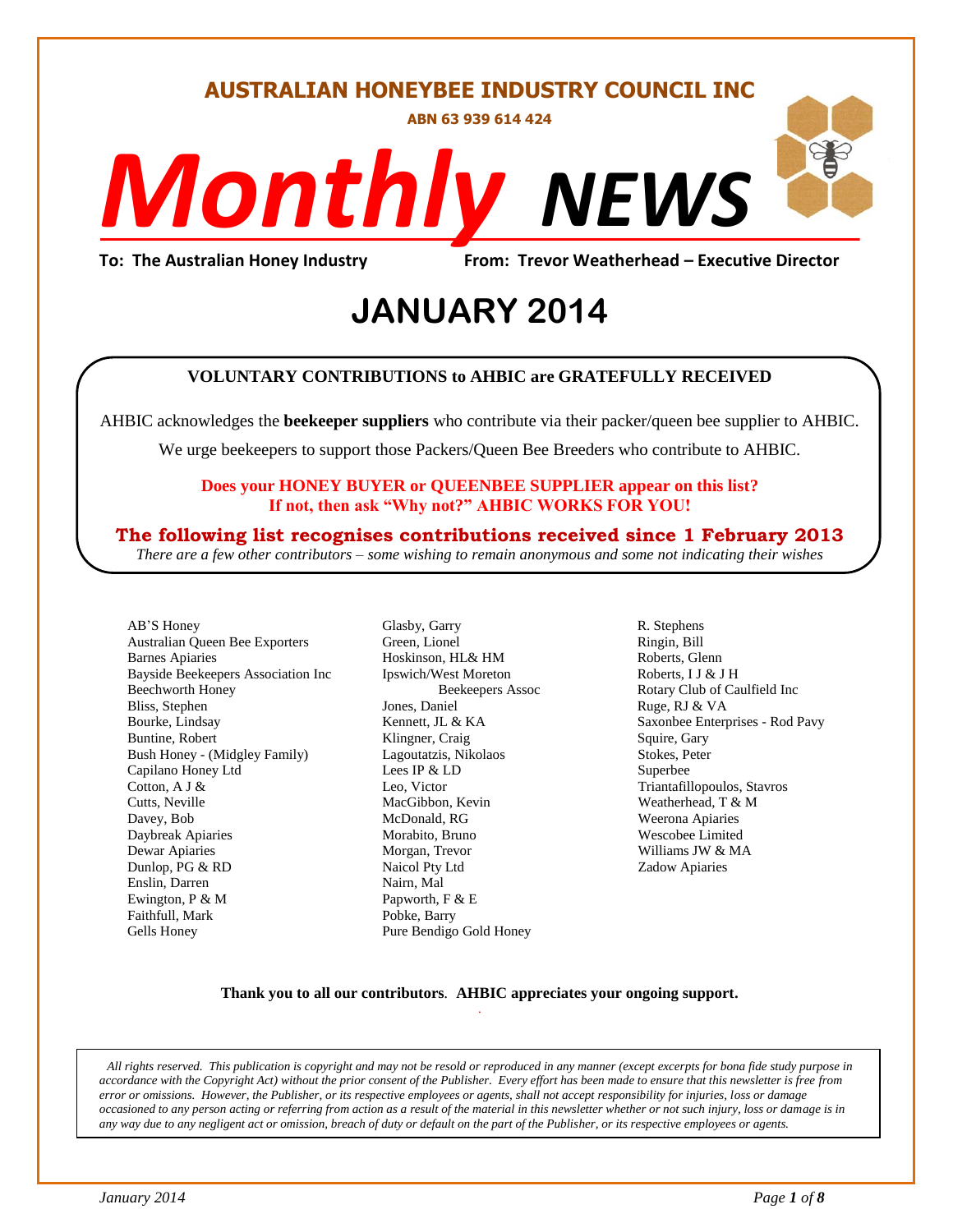# **LATEST ON HONEY LEVY REFORM AND INCREASE**

Information is now available on the AHBIC website. See [http://honeybee.org.au/programs/honey](http://honeybee.org.au/programs/honey-levy-reform-and-increase/)[levy-reform-and-increase/](http://honeybee.org.au/programs/honey-levy-reform-and-increase/) Over the next few issues of the AHBIC newsletter, there will be published some questions and answers to help beekeepers understand the proposal as AHBIC looks for support for the proposal at the round of beekeeping conferences in May-July 2014.

AHBIC encourages beekeepers to study carefully the proposal being put forward. This is a subject that has been talked about for many years now and the opportunity now exists to put a positive plan into place.

# **What is the honey levy?**

Australian honey producer levies are set at 2.3c/kg for annual honey sales greater than 600kg. These levies fund:

- 1) Research and Development  $(R&D) a$  levy of 1.5c/kg is matched by the Australian Government and managed by the Rural Industries Research and Development Corporation (RIRDC). Honey bee R&D targets pest and disease research, productivity, profitability, the role of flora in honey bee management, extension, communication and capacity building.
- 2) EADRA Biosecurity a levy of 0.7c/kg provides resources for the Emergency Animal Disease Response Agreement (EADRA) and is also used to meet industry's contribution to the National Bee Pest Surveillance Program.
- 3) National Residue Survey (NRS) a levy of 0.1c/kg manages the risk of chemical residues and environmental contaminants in Australian food products including honey. This is a requirement for Australian honey to be exported to the European Union.

# **Who pays and submits the returns?**

The producer, or the person who owned the honey immediately before sale, or the person who uses the honey in the production of other goods is liable to pay the levy. Where the producer sells the honey to a buying/selling agent (e.g. Capilano), processor or shopkeeper, it is the buyer's responsibility to lodge a quarterly return, on behalf of the producer.

Where the producer sells the honey directly via markets or other retail opportunities, it is their responsibility to pay the levy via an annual return.

The exporter of honey is liable to pay the export charge and lodge a quarterly return for honey exported if the levy has not previously been paid on that honey.

# **Are there exemptions in the levy payments?**

Exemption from payment of the honey levy only applies when the producer sells less than the 600kg of honey per year. Any producer selling over 600kg annually for honey must pay the honey levy. No other exemptions apply.

The export charge is not payable if levy has already been paid on that honey.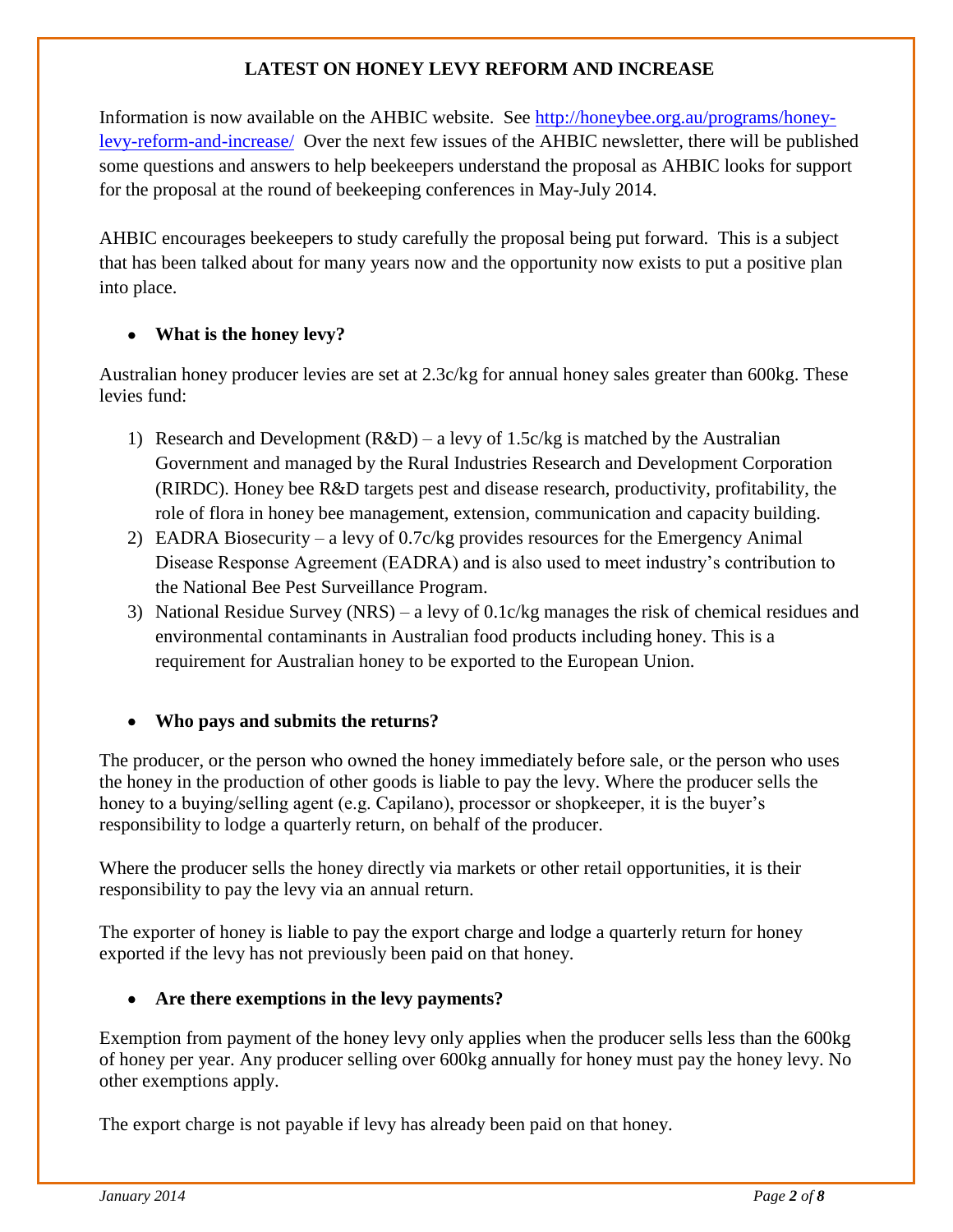# **STOP PRESS**

# **The deadline for submissions to the Senate Inquiry into beekeeping has been extended to 31 March, 2104**.

For details on the Inquiry see [http://www.aph.gov.au/Parliamentary\\_Business/Committees/Senate/Rural\\_and\\_Regional\\_Affairs\\_an](http://www.aph.gov.au/Parliamentary_Business/Committees/Senate/Rural_and_Regional_Affairs_and_Transport/Beekeeping) [d\\_Transport/Beekeeping](http://www.aph.gov.au/Parliamentary_Business/Committees/Senate/Rural_and_Regional_Affairs_and_Transport/Beekeeping)

### **AHBIC BANKING DETAILS**

AHBIC has established new banking accounts with the Bendigo Bank. You will note on the voluntary contribution form at the end of this newsletter the new details.

The Commonwealth Bank account will be kept open for a while in case people make the voluntary contribution using the forms from previous newsletters. If you have made a contribution recently, it has been received and you should have received a tax invoice.

Thank you to all who make the voluntary contributions. It is the only way AHBIC can continue to effectively represent the interest of beekeepers Australia wide.



Ngarkat Fire – Photo Ian Zadow

#### **FIRES IN SOUTH AUSTRALIA AND VICTORIA**

Most would be aware of the recent fires in South Australia and Victoria. A lot of these fires were started by lightning strikes from dry storms.

I have had a report out of South Australia of 28 hives being lost. A lot of sites were burnt out with reports of at least half of Ngarkat being lost.

In Victoria there is a report of around 400 hives being lost by one beekeeper. Some of the tea tree areas that had just recovered from previous fires have again been burnt out.

Many beekeepers are members of their local rural fire brigades so spend a lot of time out fighting fires.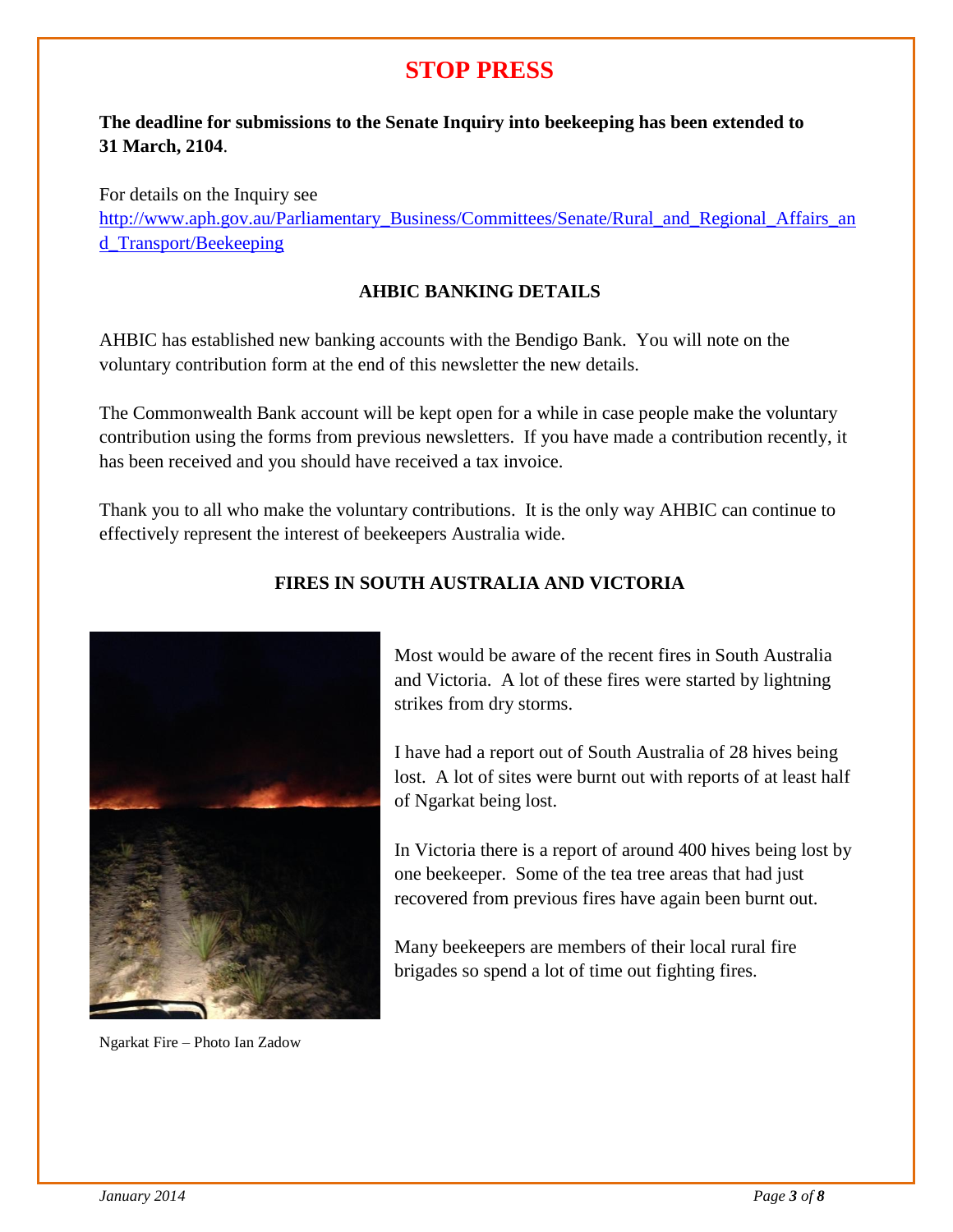#### **CONFERENCE DATES**

These are the dates as I have them at present.

| Queensland Beekeepers Association<br>$12 - 13$ June  |              | Toowoomba    |  |
|------------------------------------------------------|--------------|--------------|--|
|                                                      |              |              |  |
| New South Wales Apiarists Association                | 8 - 9 May    | Narrabri     |  |
| <b>Tasmanian Beekeepers Association</b>              | 30 - 31 May  | Launceston   |  |
| WA Farmers Federation - Beekeeping Section           | 6 June       | Perth        |  |
| South Australian Apiarists Association               | 19-20 June   | Old Reynella |  |
| Victorian Apiarists Association                      | $7 - 8$ July | Melbourne    |  |
| Honey Packers and Marketers Association              | <b>TBA</b>   |              |  |
| National Council of Crop Pollination Associations    | TBA          |              |  |
| Australian Queen Bee Breeders Association            | <b>TBA</b>   |              |  |
| Federal Council of Australian Apiarists' Association | 9 July       | Melbourne    |  |
| Australian Honey Bee Industry Council                | 9 July       | Melbourne    |  |

#### **NEW CHEMICAL REGISTRATIONS**

**Product Name:** Titan Fipronil 200SC Insecticide **Active Constituent/s:** 200 g/L fipronil **Applicant Name:** Titan Ag Pty Ltd **Applicant ACN:** 122 081 574 **Summary of Use:** For the control of various insect pests in asparagus, bananas, brassicas, cotton, forestry, ginger, wine grapevines, mushrooms, pasture, potatoes, sorghum, sugarcane and swede **Date of Registration:** 13 December 2013 **Label Approval No:** 68315/59110

**Product Name:** Fokus 800 Insecticide **Active Constituent/s:** 800 g/L omethoate (an anticholinesterase compound) **Applicant Name:** Hextar Chemicals Pty Ltd **Applicant ACN:** 114 525 709 **Summary of Use:** For control of certain pests on cotton, apples, bananas, citrus, lupins, onions, pears, potatoes and ornamentals **Date of Registration:** 18 December 2013 **Label Approval No:** 69636/61297

Label can be viewed at<http://www.infopest.com.au/extra/asp/infopest/nra/labels.asp?prodcode=69636>

**Product Name:** Conquest Ovid 290 Insecticide **Active Constituent/s:** 290 g/L omethoate (an anticholinesterase compound) **Applicant Name:** Conquest Crop Protection Pty Ltd **Applicant ACN:** 098 814 932 **Summary of Use:** For the control of redlegged earth mite, blue oat mite and lucerne flea on pastures, cereals, oilseed and legume crops, and bluegreen aphid and cowpea aphid on pasture legumes, lucerne, faba beans and vetch **Date of Registration:** 19 December 2013 **Label Approval No:** 69703/61468

**Product Name:** Agrocn Imidacloprid 350 SC Insecticide **Active Constituent/s:** 350 g/L imidacloprid **Applicant Name:** Shanghai AgroChina Chemical Co Ltd **Applicant ACN:** N/A **Summary of Use:** For use as a soil insecticide to control greyback and Childers canegrubs in sugarcane and silverleaf whitefly in a range of vegetable crops **Date of Registration:** 18 December 2013 **Label Approval No:** 69670/61399

**Product Name:** Conquest Imidah 350 SC Insecticide **Active Constituent/s:** 350 g/L imidacloprid **Applicant Name:** Conquest Crop Protection Pty Ltd **Applicant ACN:** 098 814 932 **Summary of Use:** For the control of greyback and childers canegrub in sugarcane and silverleaf whitefly in various vegetable crops **Date of Registration:** 3 January 2014 **Label Approval No:** 69702/61467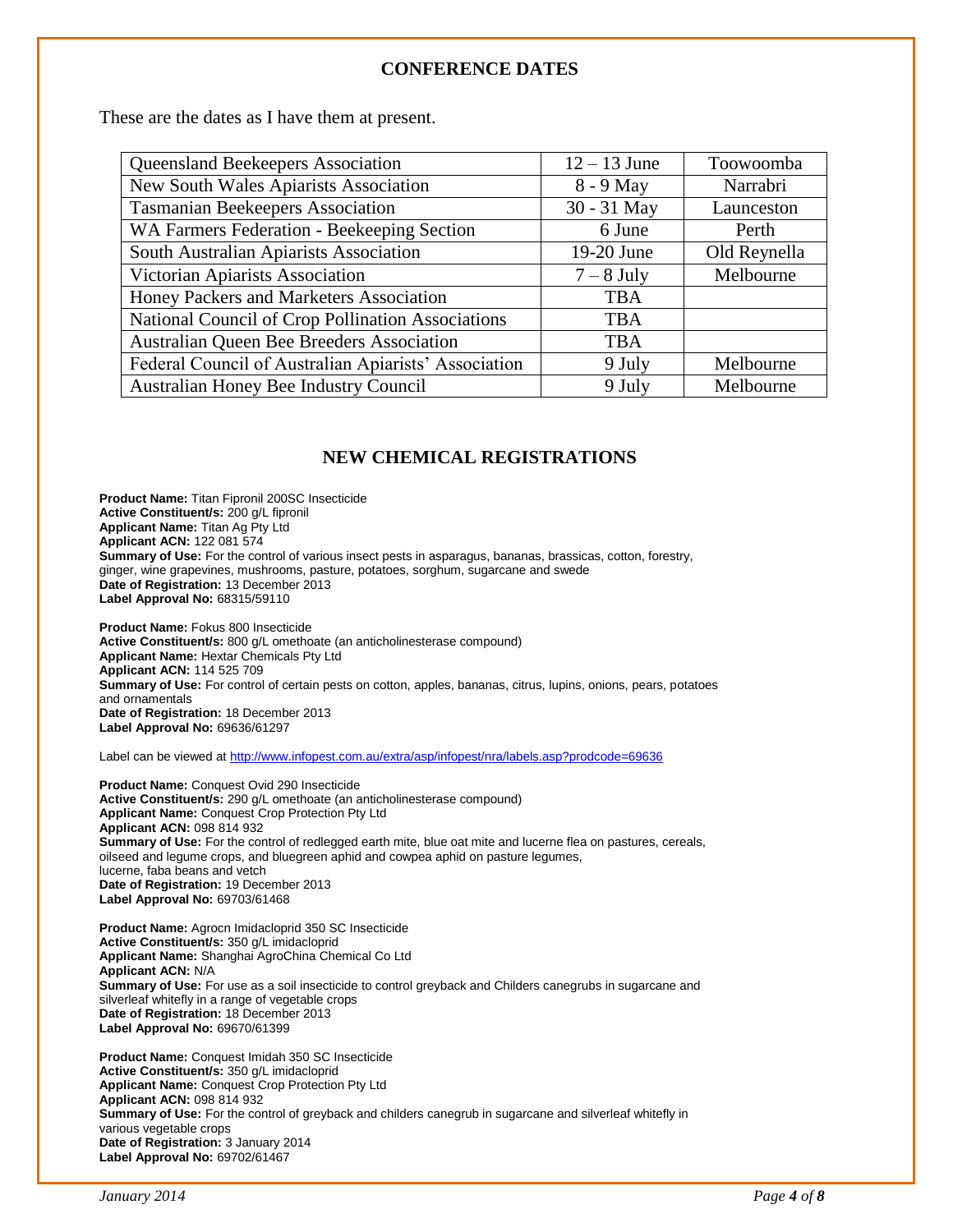**Product Name:** Genfarm Fipronil 200 Insecticide **Active Constituent/s:** 200 g/L fipronil **Applicant Name:** Landmark Operations Limited **Applicant ACN:** 008 743 217 **Summary of Use:** For the control of various insect pests in asparagus, bananas, brassicas, cotton, forest ry, ginger, wine grapevines, mushrooms, pasture, potatoes, sorghum, sugarcane and swede **Date of Registration:** 20 December 2013 **Label Approval No:** 67546/59326

**Product Name:** Conquest Lambda 250 CS Insecticide **Active Constituent/s:** 250 g/L lambda-cyhalothrin **Applicant Name:** Conquest Crop Protection Pty Ltd **Applicant ACN:** 098 814 932 **Summary of Use:** For the control of certain insect pests in cotton, barley, wheat and various field crops **Date of Registration:** 3 January 2014 **Label Approval No:** 69701/61466

Information on lambda-cyhalothrin can be found a[t http://npic.orst.edu/factsheets/l\\_cyhalotech.pdf](http://npic.orst.edu/factsheets/l_cyhalotech.pdf)

**Product Name:** Agrocn Abamectin 18 EC Insecticide/Miticide **Active Constituent/s:** 18 g/L abamectin **Applicant Name:** Shanghai AgroChina Chemical Co Ltd **Applicant ACN:** NA **Summary of Use:** For the control of certain mites on apples, capsicums, citrus, cotton, hops, ornamentals, pears, tomatoes and strawberries and native budworm on cotton **Date of Registration:** 3 January 2014 **Label Approval No:** 69669/61397

Information on abamectin ca be found a[t http://pmep.cce.cornell.edu/profiles/extoxnet/24d-captan/abamectin-ext.html](http://pmep.cce.cornell.edu/profiles/extoxnet/24d-captan/abamectin-ext.html)

**Applicant ACN:** 

**Date of Registration: Label Approval No:** 69555/61124

**Applicant Name:** Compared Applicant ACN: Compared Applicant ACN: Compared Applicant ACN: Compared Applicant ACN: Compared Applicant ACN: Compared Applicant ACN: Compared Applicant ACN: Compared Applicant ACN: Compared App **Applicant ACN:**<br> **Summary of Variation:** 

**Date of Variation:** 7 January 2014 **Label Approval No:** 

This is imidacloprid

**Applicant ACN:**<br>Summary of Variation:

**Date of Variation: Date of Variation: 16 January 2014**<br> **Label Approval No:** 65887/59650 **Label Approval No:** This is imidacloprid

**Product Name: Product Name: Implement Constituently**<br> **Active Constituent/s: IMPLE 2009** 400 0/1 dimethoate (an anticholinestera **Active Constituent/s:** <br> **Applicant Name: Applicant Name: Applicant Name: Applicant Name: Applicant Name: Applicant Name: Applicant Name: Applicant Name: Applicant Name: Applicant Name: Applicant Name: Imtrade Australia Pty Ltd**<br>090 151 134 **Summary of Use:** For the control of a wide range of insect pests on fruit trees, vegetables, citrus, pastures, cotton, lucerne, peanuts and ornamentals<br>13 January 2014

**Product Name: Courage Classic Insecticide Summary of Variation:** To extend use to include banana varieties and additional pests in citrus and sugar cane

**Product Name: Nufarm Nuprid 700WG Insecticide Applicant Name:** Nufarm Australia Limited To extend use to include control of various pests in a range of crops

#### **THIRD WORLD SYMPOSIUM OF ORGANIC BEEKEEPING**

A notice has been sent out regarding the above to be held in Castel San Pietro Terme (Bologna - Italy), from the 4th to the 7th of March 2014.

Details can be found at [www.apibio.org](http://www.apibio.org/)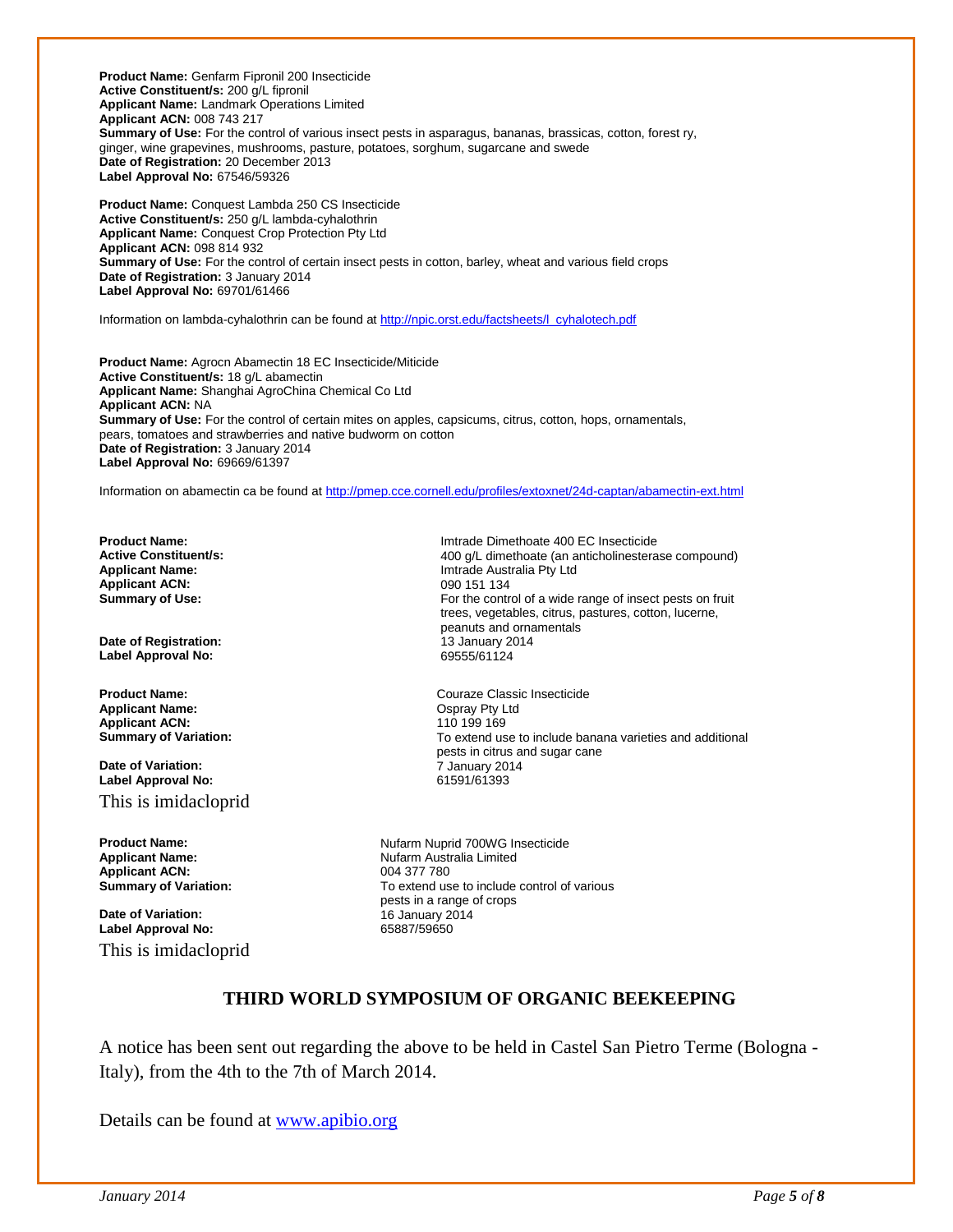#### **SEEKING EMPLOYMENT**

I have received the following enquiries. If you are interested, please contact directly.

#### **Name**

NEIL Galang

#### **Email**

[ngalang88@yahoo.com](mailto:ngalang88@yahoo.com)

#### **Message**

We have beekeepers from the Philippines wants to work in Australia Please kindly connect me to the right Person

My name NEIL G.Galang 0415129298 or @ MY OFFICE Skill & Education Agency Australia On 02 8075 4763

Looking forward to hear from you soon!

cheer neil

#### **Name**

Peter Paul Rafosala

#### **Email**

[peterpaulrafosala@yahoo.com](mailto:peterpaulrafosala@yahoo.com)

#### **Message**

465 A. L. Wakan Viewhomes, Lower Apokon, Tagum City Davao del Norte **Philippines** January 27, 2014

#### Sir:

Beekeepers around the globe are slowly declining, year by year that number is decreasing; it's a fact that we cannot deny especially for those countries that depends most of its pollination from the bees. Experienced beekeepers now become basic commodities in world leading apiaries.

I am a trained Filipino beekeeper in the Philippines with relatively sufficient beekeeping training and experienced in our country. The recent chains of calamities that befell the Philippines have left great devastations in some apiaries especially in the Visayas and Mindanao area.

In view of this, may I inquire from your good office for any available job vacancies in the beekeeping field in your country. Also if there is any program sponsored by any organization or company that enables us foreign beekeepers to work in your country in an Employer Assisted Working Visa. I shall be very grateful for any information and assistance your office can provide toward this end.

I can provide you with my recent resume and reference if you are interested. Thank you so much for your kind consideration on the matter. More power and God bless.

Very truly yours, PETER PAUL S. RAFOSALA Beekeeper (+63)920 6317 800 Email: [peterpaulrafosala@yahoo.com](mailto:peterpaulrafosala@yahoo.com)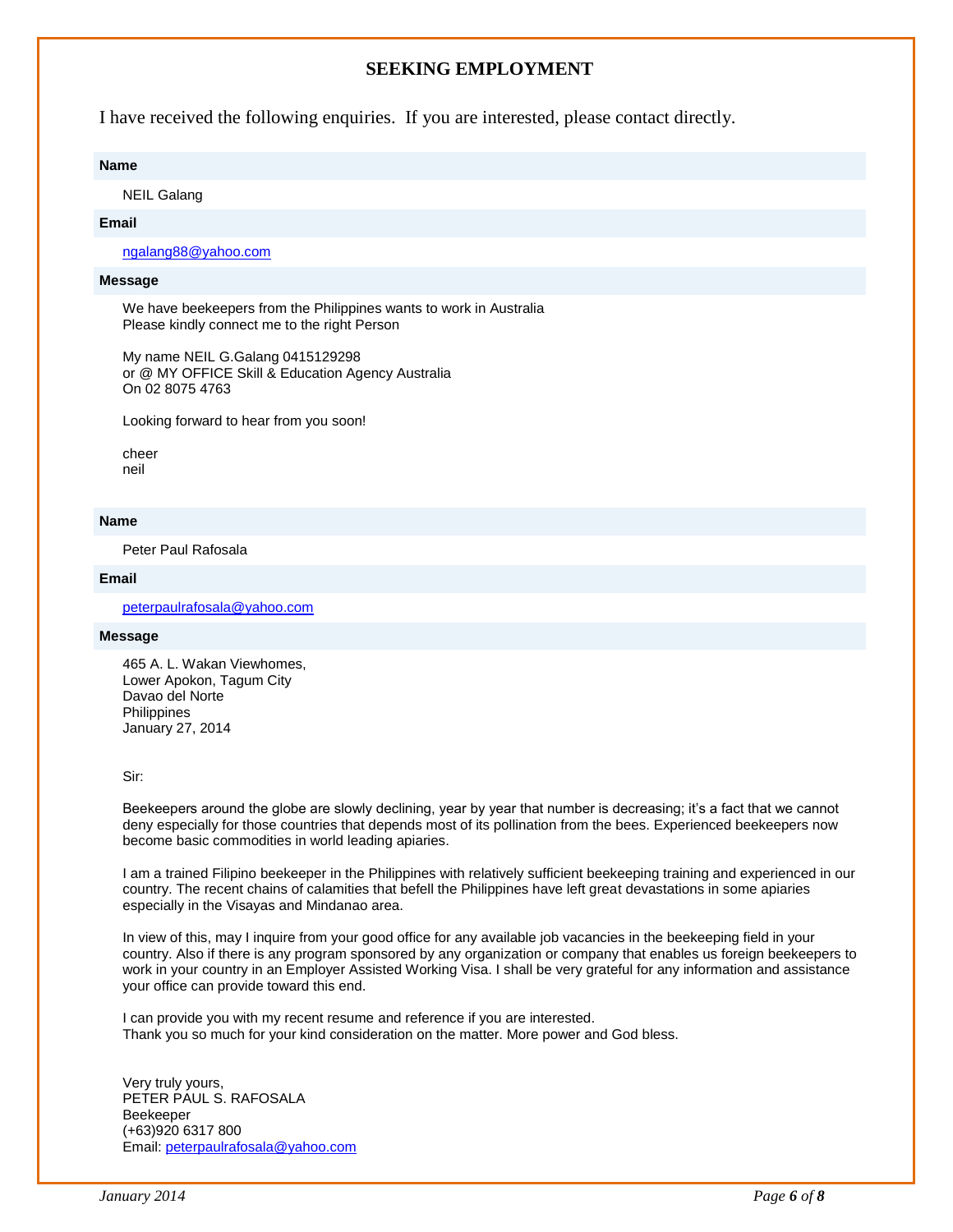### **PESTICIDE KILLS**

Bryn Jones has reported on the loss of 500 beehives in the Warren area just after Christmas. Fipronil is suspected as the culprit and bees were near cotton. It again brings into question the warnings on labels and the ability to be able to enforce these labels.

There is an increasing awareness of the role of honey bees in agriculture and horticulture and AHBIC is continually looking at ways to have the pesticide applicators consider the honey bees when spraying.

# **NEW VIRUS FOUND IN HONEY BEES**

There is a paper recently published about a new virus, tobacco ringspot virus, which it seems would be spread by the varroa mite. As we do not have *Varroa destructor* here in Australia we may be spared this virus for a long time. Details can be found at [http://mbio.asm.org/content/5/1/e00898-](http://mbio.asm.org/content/5/1/e00898-13?goback=.gde_147964_member_5831775768748785665) [13?goback=.gde\\_147964\\_member\\_5831775768748785665](http://mbio.asm.org/content/5/1/e00898-13?goback=.gde_147964_member_5831775768748785665)

With modern technology I wonder how many of these "new" viruses have been there all the time. It is just that we did not have the ability to identify them.

### **CONTROLLING VARROA MITES**

The use of RNAi to control varroa mites is again making the news in the USA. There is a patent out on which says "An isolated nucleic acid agent is disclosed comprising a nucleic acid sequence which down regulates expression of a gene product of a Varro destructor mite." It will be interesting to see how this work progresses.

The main problems with varroa mites are the viruses they vector. So, control the mite and control the virus.

#### **MEETING WITH MINISTER JOYCE**

On 12 February, 2014 a meeting has been arranged in Canberra with the Agriculture Minister, Barnaby Joyce. This will be the first opportunity for us to be able to meet with the Minister and give him an outline of our industry.

Whilst in Canberra the opportunity will be taken to meet with various Government Departments and Plant Health Australia. It is crucial that we meet regularly with these organisations as it can only benefit our industry in the long term.

A report on the meeting with the Minister in the next newsletter.